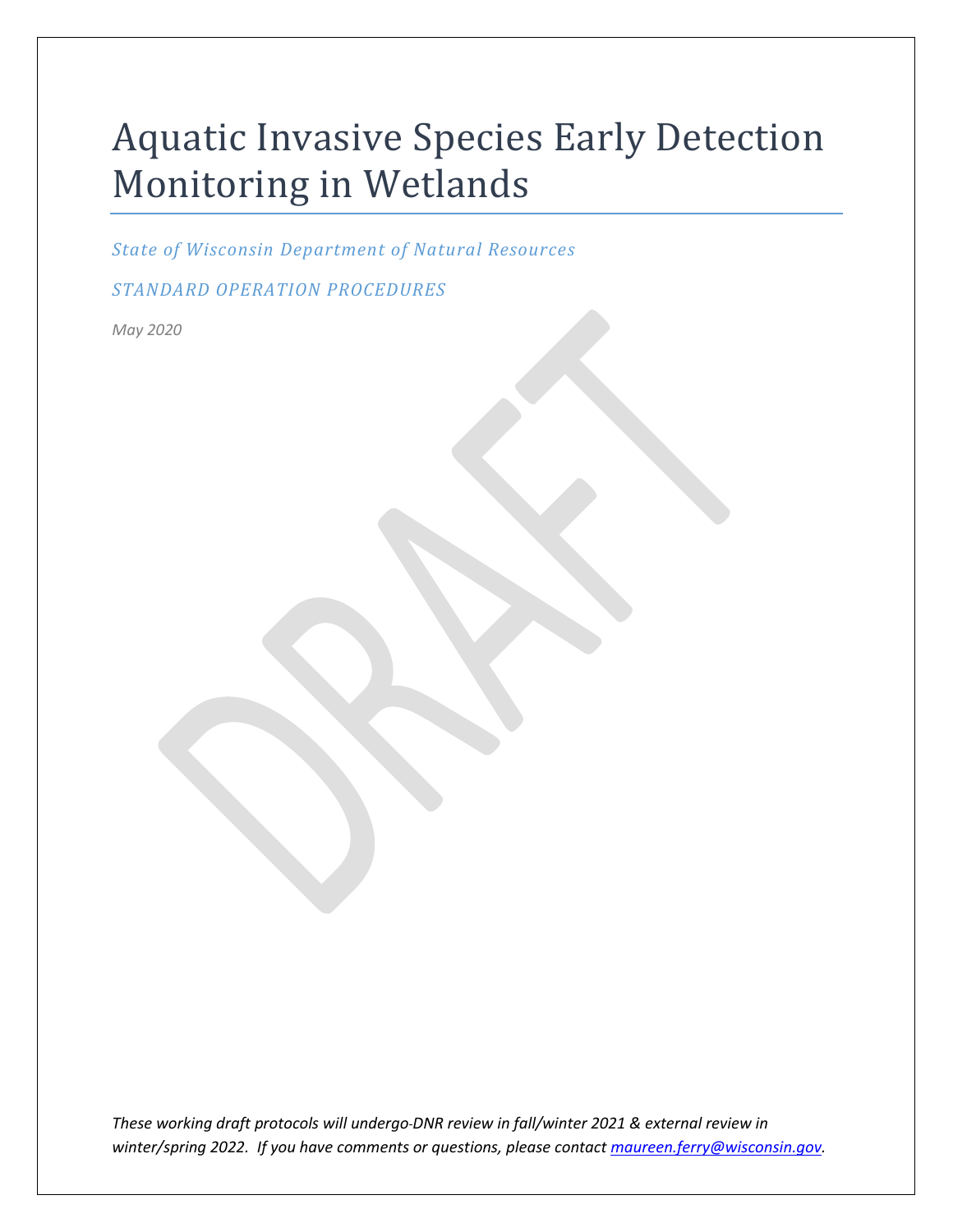## **Table of Contents**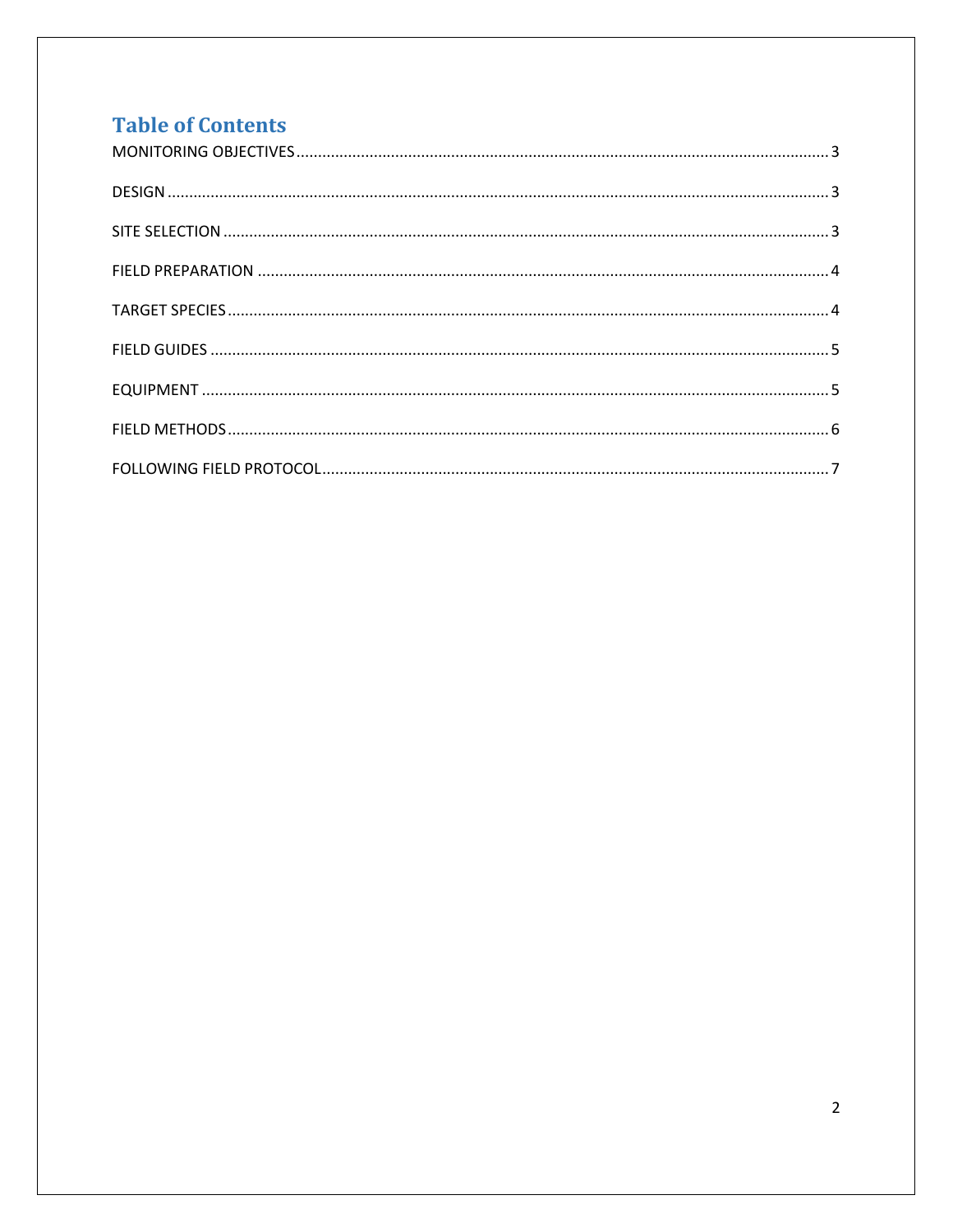## <span id="page-2-0"></span>**MONITORING OBJECTIVES**

The monitoring objectives are to detect new populations of NR 40 prohibited species and to understand the distribution of NR 40 restricted invasive species. The Wisconsin Department of Natural Resources (DNR) currently relies on a network of DNR lake biologists and volunteers (i.e. Citizen Lake Monitoring Network) to collect data on the presence and absence of invasive species. The biologist's efforts help evaluate the relationship between water quality and invasive species, and the variable volunteer efforts provide additional reconnaissance, but early detections from these efforts have been incidental. This monitoring will target vulnerable waterbodies for early detection monitoring.

This monitoring strategy may trigger statewide, regional or local implementation of a rapid response strategy, lead to an assessment of abundance and frequency within a waterbody and/or an evaluation of management activities.

Monitoring will be conducted by WDNR staff, partners, and volunteers.

## <span id="page-2-1"></span>**DESIGN**

| Sample Period: | May $15th$ – September $15th$ ; sampling for some species may occur year-round |
|----------------|--------------------------------------------------------------------------------|
| Frequency:     | Rotating cycle or as needed                                                    |
| Locations:     | Access areas, targeted sites, disturbances                                     |
| Parameters:    | list of invasive species                                                       |
| Methods:       | 1.30 min. search at access area                                                |
|                | 2. 10 min. search at targeted sites that vary in habitat                       |
|                | 2. Meander                                                                     |

## <span id="page-2-2"></span>**SITE SELECTION**

The most important factor influencing the introduction and establishment of invasive species are pathways for invasive species to favorable habitats for establishment (Vander Zanden and Olden 2008). The primary vectors for invasive species are anthropogenic, such as public access and recreational opportunity (Leung 2002; Vander Zanden and Olden 2008; Rothlisberger et al. 2011; Latzka personal communication). Disturbed or degraded ecosystems are generally unfavorable for native species and provide niches for invasive species establishment and expansion once a species is introduced (Didham et al. 2005, MacDougall and Turkington 2005, Havel et al. 2005; Johnson et al. 2008).

Our earlier studies suggest that urban land use increase risk of invasive species establishment along streams. Other research suggests that invasive species dispersal is about 15 miles, though more research is needed. Therefore, identifying pioneer populations of invasive species in these locations (i.e. urban land use and within 15-mile buffers of know populations) is important to detect new populations and enable response efforts.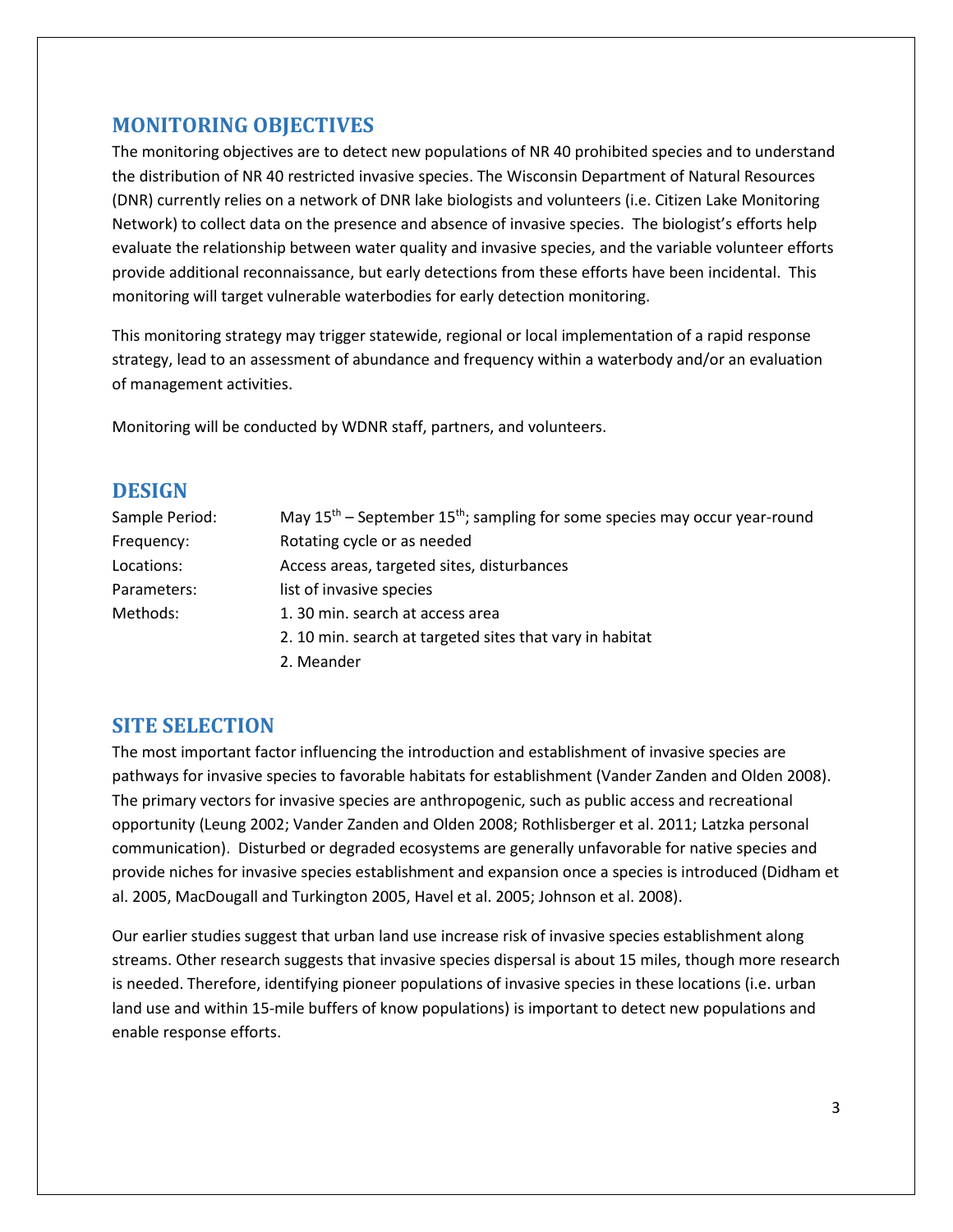Central Office will generate a list of lakes within 15-mile proximity to prohibited species for regional staff to choose from. Biologists will review a list of lakes each winter to monitor the following year. The priority list will be based on the following criteria (in descending order):

- Whether there is public access;
- <15 mi proximity to known occurrences of prohibited or uncommon restricted species; and
- <span id="page-3-0"></span>•  $\geq$  13% development.

## **FIELD PREPARATION**

Review the AIS Monitoring Field Preparation document which outlines procedures for communication, crews, general safety guidelines, snorkeling guidelines, and ethanol guidelines. <https://dnrx.wisconsin.gov/swims/downloadDocument.do?id=239109781>

## <span id="page-3-1"></span>**TARGET SPECIES**

Table 1. Species targeted for aquatic invasive species surveys. Species **with (\*)** are prohibited early detection species.

| <b>Common Name</b>     | <b>Latin Name</b>                  | <b>Species Code</b> |
|------------------------|------------------------------------|---------------------|
| <b>Aquatic Plants</b>  |                                    |                     |
| European Frog-bit*     | Hydrocharis morus-ranae            | EFB                 |
| Yellow Floating Heart* | Nymphoides peltata                 | <b>YFH</b>          |
| Water Chestnut*        | Trapa natans                       | <b>WC</b>           |
| Brazilian Waterweed*   | Egeria densa                       | <b>BWW</b>          |
| Brittle Naiad*         | Najas minor                        | <b>BRN</b>          |
| Hydrilla               | Hydrilla verticillata              | <b>HYD</b>          |
| Curly-Leaf Pondweed    | Potamogeton crispus                | <b>CLP</b>          |
| Fanwort*               | Camboba caroliniana                | <b>FW</b>           |
| Parrot Feather*        | Myriophyllum aquaticum             | PF                  |
| Eurasian Water Milfoil | Myriophyllum spicatum              | <b>EWM</b>          |
| Water Hyacinth*        | Eichhornia crassipes and E. azurea | WH                  |
| Water Lettuce*         | Pistia stratiotes                  | WL                  |
| Didymo*                | Didymosphenia geminata             | <b>DIDY</b>         |
| <b>Wetland Plants</b>  |                                    |                     |
| <b>Flowering Rush</b>  | <b>Butomus umbellatus</b>          | <b>FR</b>           |
| Tall Manna Grass*      | Glyceria maxima                    |                     |
| Phragmites             | Phragmites australis               | PHRG                |
| Japanese Knotweed      | Polygonum cuspidatum               | JK                  |
| Giant Knotweed*        | Polygonum sachalinense             | GK                  |
| Purple Loosestrife     | Lythrum salicaria                  | PL                  |
| Japanese Hop           | Humulus japonicus                  | JH                  |
| <b>Yellow Iris</b>     | Iris pseudoacorus                  | YI                  |
| Japanese Stilt Grass*  | Microstegium vimineum              | <b>JSG</b>          |
| Narrow-Leaf Cattail    | Typha angustifolia                 | <b>NLC</b>          |
| <b>Hybrid Cattail</b>  | Typha x glauca                     | <b>HC</b>           |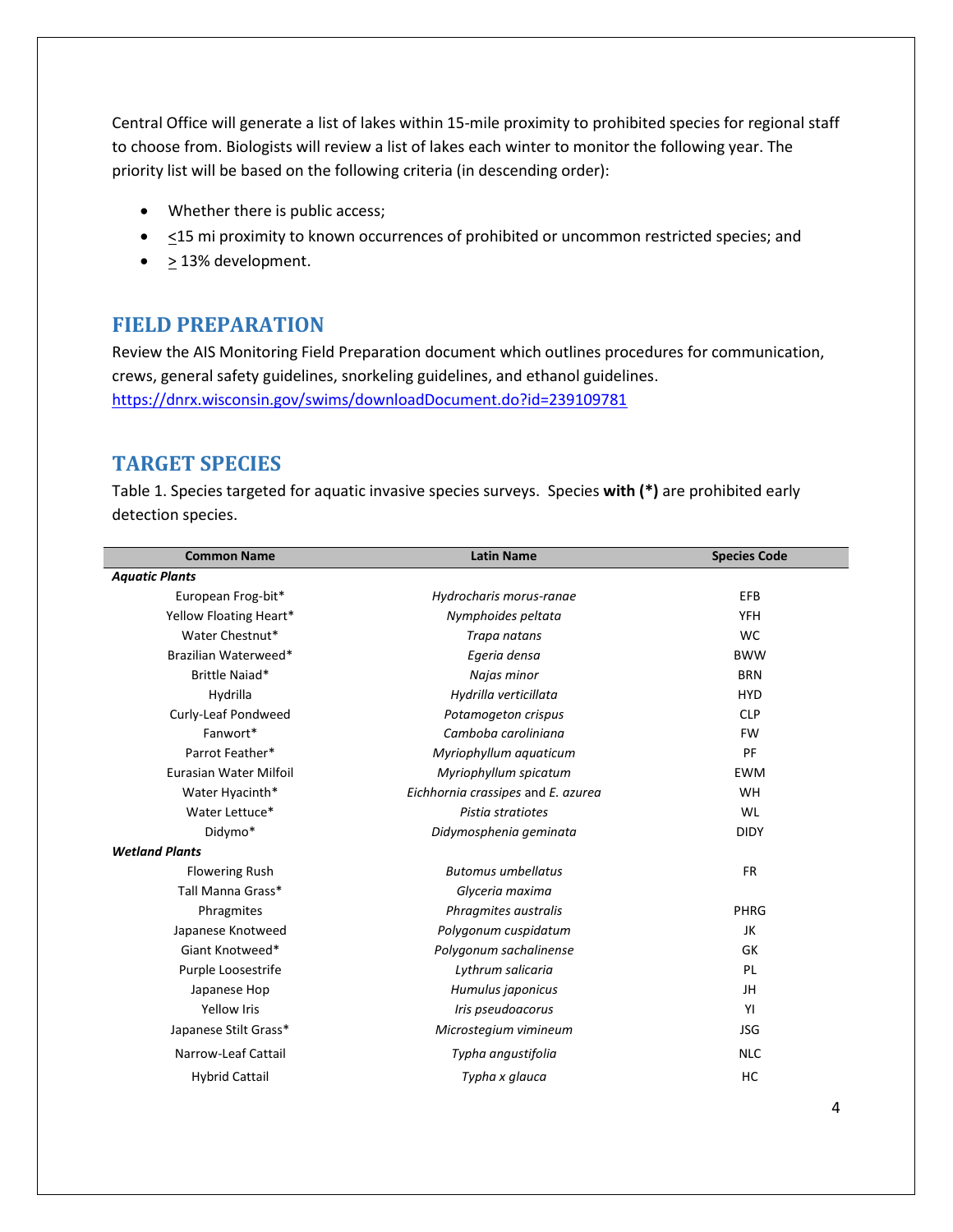| Java Waterdropwort                 | Oenanthe javanica              |             |
|------------------------------------|--------------------------------|-------------|
| Lesser Celandine                   | Ficaria verna                  |             |
| Hairy Willowherb                   | Epilobium hirsutum             |             |
| Graceful Cattail                   | Typha laxmanni                 |             |
| Southern Cattail                   | Typha domingensis              |             |
| <b>Bohemian Knotweed</b>           | Polygonum x bohemicum          |             |
| Golden Creeper                     | Ernodea littoralis             |             |
| European Swamp Thistle             | Cirsium palustre               |             |
| Poison Hemlock                     | Conium malculatam              |             |
| <i><u><b>Invertebrates</b></u></i> |                                |             |
| Zebra Mussels                      | Dreissena polymorpha           | ZM          |
| Quagga Mussels*                    | Dreissena bugensis             | <b>QM</b>   |
| Asian Clam*                        | Corbicula fluminea             | AC          |
| Faucet Snails*                     | Bithynia tentaculata           | FS          |
| Spiny Waterfleas*                  | <b>Bythotrephes longimanus</b> | <b>SWF</b>  |
| <b>Chinese Mystery Snails</b>      | Cipangopalundina chinesis      | <b>CMS</b>  |
| <b>Banded mystery Snails</b>       | Viviparus georgianus           | <b>BMS</b>  |
| New Zealand Mudsnail               | Potamopyrgus antipodarum       | <b>NZMS</b> |
| Red Swamp Crayfish*                | Procambarus clarkii            | <b>RSC</b>  |
| <b>Rusty Crayfish</b>              | Orconectes rusticus            | <b>RC</b>   |

## <span id="page-4-0"></span>**FIELD GUIDES**

For guidance on target species identification and habitat preference, please review the attached and the following guides:

- [AIS Identification](https://dnrx.wisconsin.gov/swims/downloadDocument.do?id=191057878) Guide (multi-page) an[d AIS Identification Guide \(](https://dnrx.wisconsin.gov/swims/downloadDocument.do?id=145709797)one-page)
- [Crayfish of Wisconsin Guide \(2017\)](https://dnrx.wisconsin.gov/swims/downloadDocument.do?id=145709811) (multi-page)
- [Citizen Lake Monitoring Network Aquatic Invasive Species Monitoring](https://www.uwsp.edu/cnr-ap/UWEXLakes/Pages/programs/clmn/AIS.aspx) Protocol
- [Field guide to Wisconsin Streams](http://uwpress.wisc.edu/books/4887.htm)
- <span id="page-4-1"></span>• [Key to Wisconsin Freshwater Snails](http://northamericanlandsnails.org/WIFreshwaterSnailskey/wifwsnailkey.html)

## **EQUIPMENT**

#### **All lakes**

- Gazetteer
- Bathymetric map of lake
- GPS
- Waterproof camera
- Polarized sunglasses
- Waterproof paper (to print monitoring forms and specimen labels on)
- Ziploc bags for plant preservation (can be reused)
- Plastic bottles for benthic invertebrate specimens (~3 per lake)
- Bottle labels printed on waterproof paper

#### **Disinfection Equipment**

• Long-handled stiff bristled brush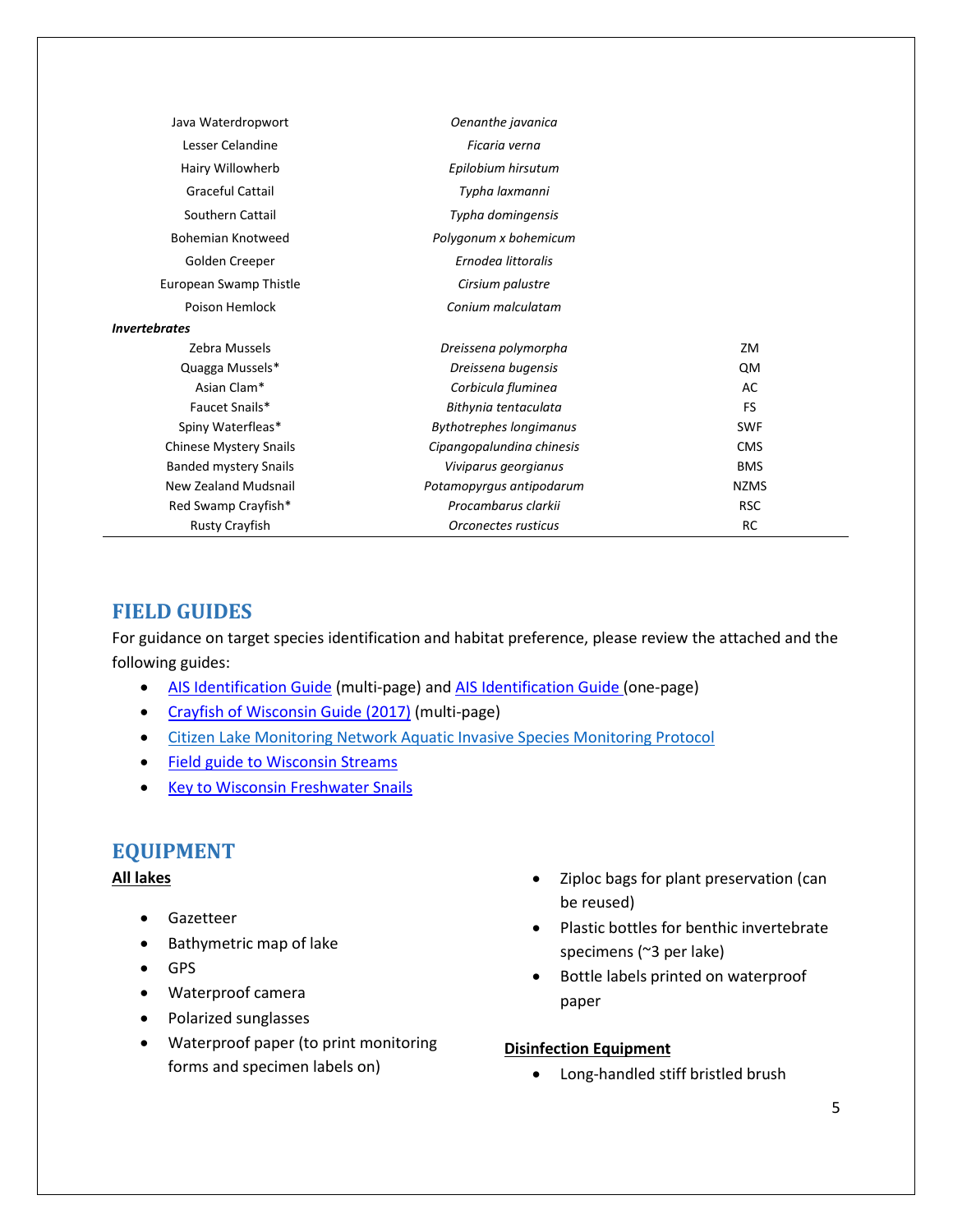- Portable Jiffy steam cleaner
- Jugs for clean water
- Tubs for equipment disinfection
- Backpack or handheld sprayer
- **Bleach solution**
- Black plastic bags
- Nitrile gloves
- Emergency eyewash station or eye wash solution
- Eye protection meeting ANSI Z87 (safety sunglasses are acceptable)
- <span id="page-5-0"></span>• Splash goggles and/or a face shield
- Dust mask respirator (optional requires training)
- Chlorine solution and/or Virkon® Aquatic

#### **Preservation and Vouchering**

- Water proof camera
- Ethanol (non-denatured preferred) for veliger sample preservation and prohibited species
- Plant press, newspaper and herbarium paper for prohibited plant species



**Figure 1 Schematic of Wetland AIS Early Detection Survey Design. Survey along road accesses and 5 target areas (red circles). Target areas include areas of anthropogenic influence like roads or homes and disturbances like blow down. Survey along transects between target sites for broad coverage of the wetland (green line).**

## **FIELD METHODS**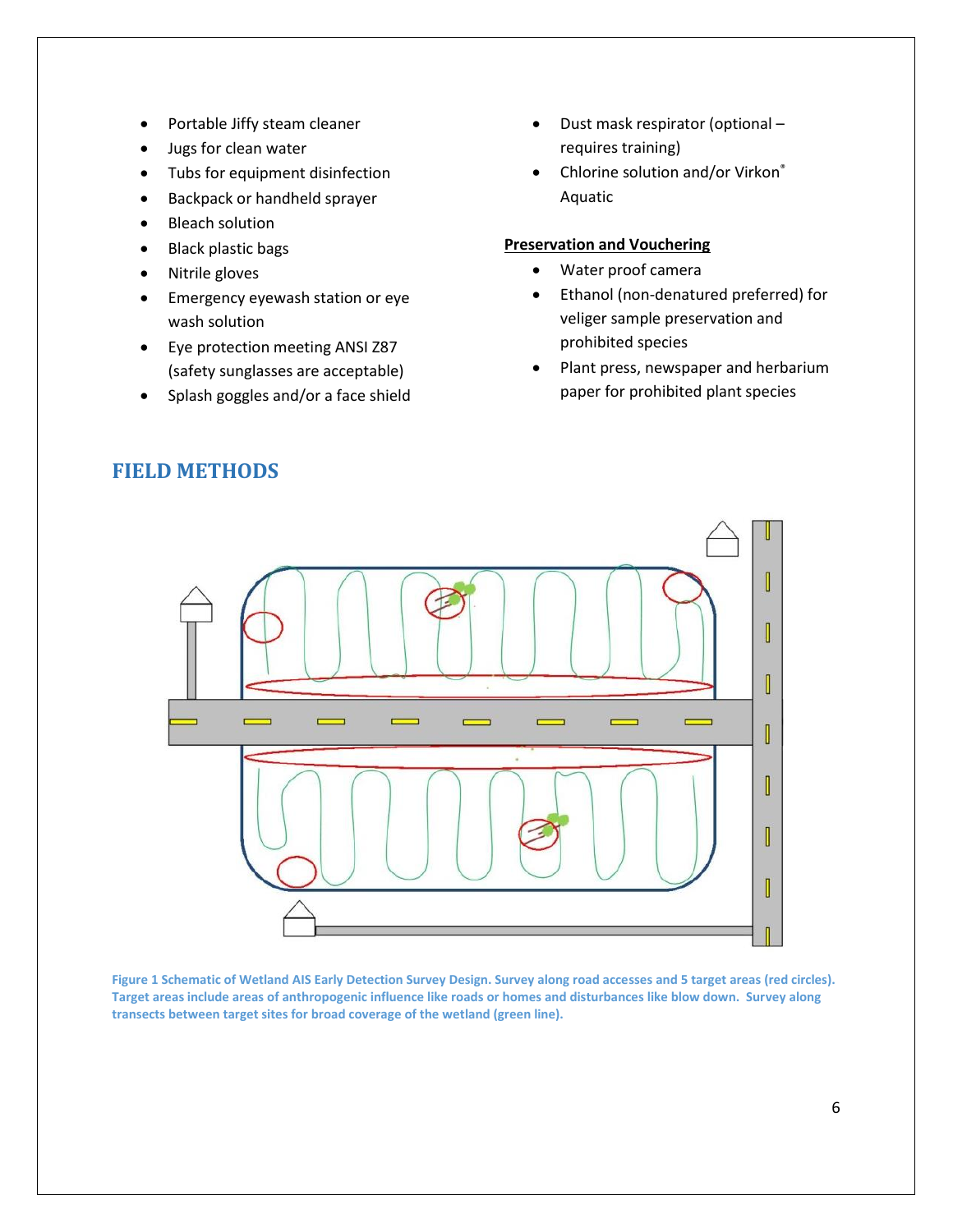### *Data Collection*

Collect data using appropriate forms on waterproof paper.

• [Aquatic Invasive Species Early Detection Monitoring Form](https://dnrx.wisconsin.gov/swims/downloadDocument.do?id=188257948)

#### *Photo/Specimen Collection Protocol*

- Collect **photographs** of all new AIS occurrences for verification purposes. Follow the DNR Photographing Aquatic and Wetland Invasive Species Guidance: <https://dnrx.wisconsin.gov/swims/downloadDocument.do?id=145712698>.
- Collect specimens of **prohibited** or unusual invasive species for vouchering. Collect about 5 intact specimens that contain all the identifying characteristics. While in the boat, store specimens in separate sample bottles or in Ziploc bags with water or a wet paper towel.
- Upon completion of the survey, specimens should be properly preserved and submitted to the Regional DNR AIS Coordinator as soon as possible.
- Record data on the Early Detection Form.

## <span id="page-6-0"></span>**Wetland Invasive Species Monitoring Project Protocol:**

- 1. **Review** Department General Safety [Guidelines.](https://prodoasint.dnr.wi.gov/swims/downloadDocument.do?id=151798568)
- 2. **Review** [Department Safety SOPs](http://intranet.dnr.state.wi.us/int/water/safety/index.html) 1, 2, 3 (4 and 6 are only necessary for boat use).
- 3. **If sites to be field checked are locations previously reported** to WDNR, species and location information simply need to be confirmed, along with estimating site size. The WDNR/UWEX Wetland Invasive Species (WIS) Program can often supply data for such sites. **Always obtain access permissions** from landowners before entering private land sites. Local stakeholders may help acquire permissions to conduct such monitoring, but the WIS Program can often supply landowner contact info (or even acquired permissions) once accurate location, species and site size info is reported to the Program. Road right-of-way permissions are also generally necessary (see below).
- 4. **Become familiar with [target species](https://dnrx.wisconsin.gov/swims/downloadDocument.do?id=145709781)** in aquatic and wetland sites (also see the Guide to Invasive Plants in Wisconsin at<http://dnr.wi.gov/files/pdf/pubs/fr/fr0436a.pdf> ). Develop accurate search images for target species based on time of year and appropriate physical characteristics.
	- a. Species specifically targeted for these GLRI grants this fall/winter include *Phragmites*, *Glyceria*, hairy willow herb, giant hogweed, and Japanese knotweed.
	- b. Additional species will be targeted in spring/summer.
- 5. **[Check](https://dnrx.wisconsin.gov/swims/downloadDocument.do?id=126471317) what records** are known in the work area to know whether there are any previous records that need verification, and if [disinfection methods](http://dnrx.wisconsin.gov/swims/downloadDocument.do?id=126472445) are needed to prevent further dispersal of exotic species during field work.
- 6. **Review local area maps** to identify vulnerable habitats and areas to search that are likely to have target species, such as roadsides, developments, other transportation corridors, possible source locations, etc.
	- a. WIS Program may provide small scale site maps for reported target populations.
	- b. Township maps will show infested road sites and other known area AIS locations.
	- c. These will provide clues to where other roads/areas might harbor additional sites that should be checked.
	- d. Roads travelled should be marked on maps for area work records. Maps that have been marked on should be scanned and saved to the project in SWIMS.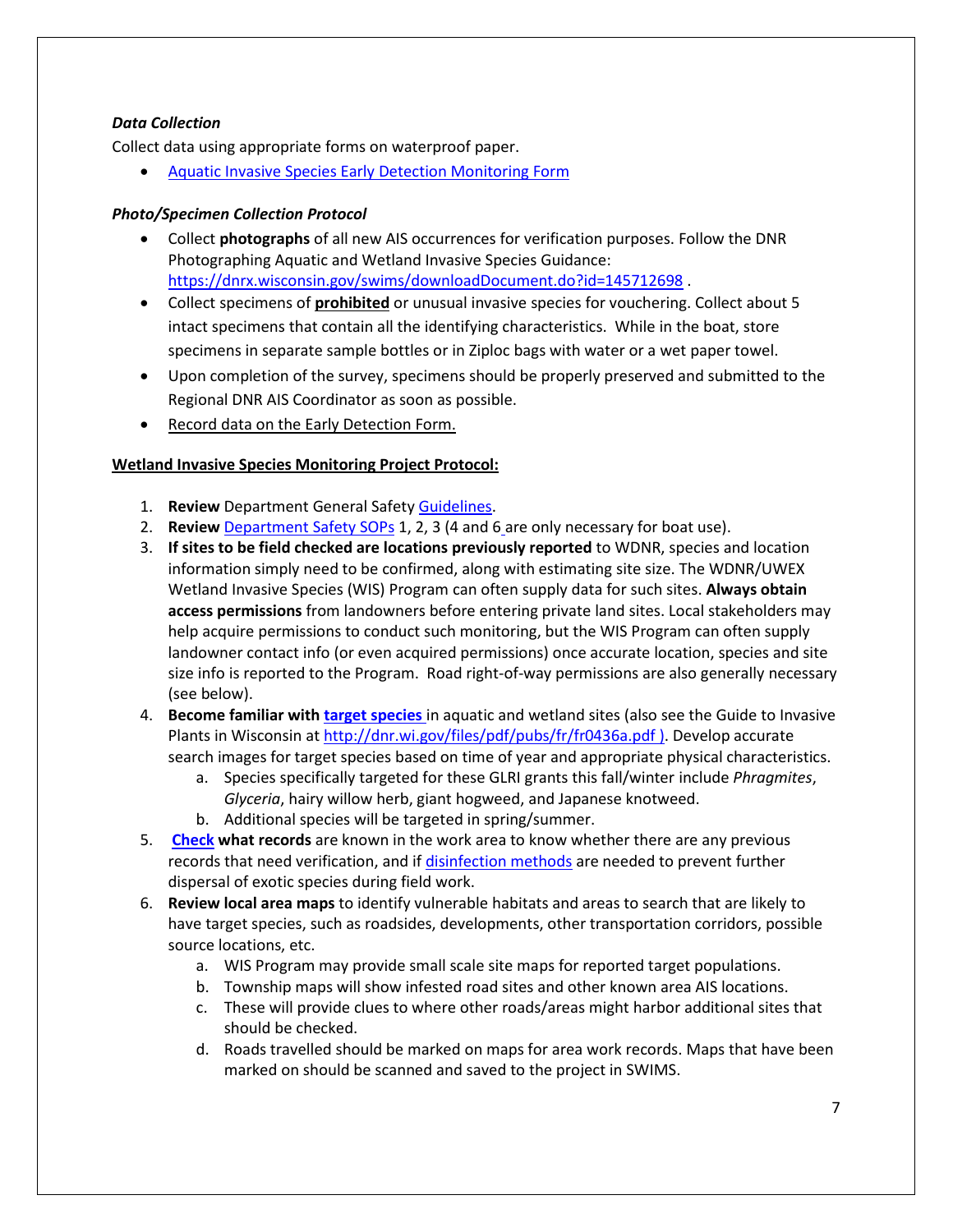- e. Wis. Atlas/Gazetteer may be used to orient township map locations & help devise efficient travel routes.
- 7. **Equipment** that may be necessary to conduct the survey (not necessarily inclusive).
	- a. Roadsides: Retroreflective vest, red flashing light(s) for car, orange safety cones.
	- b. GPS unit to record coordinates, and tracks if doing a moving survey.
	- c. Camera to collect photos of specimens. Geo-coded camera or smart phone preferred.
	- d. Ziploc bags with label pens for preserving prohibited specimens. Ideally save in plant press later for vouchering specimens. Labels are used to properly identify the collection site.
	- e. Binoculars/scope to scan distant sites & Range finder, if available, to estimate distance.
	- f. [Wetland Invasive Plant Monitoring form](https://dnrx.wisconsin.gov/swims/downloadDocument.do?id=133901217) (on waterproof paper) for each site.
	- g. Portable Jiffy steam, car inverter and long handled stiff bristled brush for disinfection.
	- h. Multiple pairs of boots or waders for sampling multiple sites where decontamination is necessary. Walking sticks may be useful.
- 8. **Surveys:**
	- a. **Take photographs** for each species observed following the [Photographing Guidance](https://dnrx.wisconsin.gov/swims/downloadDocument.do?id=145712698) found in the [verification process](https://dnrx.wisconsin.gov/swims/downloadDocument.do?id=145713313) guidance document. Photographs of each physically distinct population will be needed for verification for any species, especially difficult to distinguish from look-a-like species (e.g. Phragmites subspecies). For other species, only one photo is necessary for all the same species recorded in a wetland. Send photos to the regional DNR AIS Coordinator.
	- b. **Collect specimens** for prohibited species or for difficult to identify species. Collect plant parts critical for effective ID and label carefully. Send specimens to the regional DNR AIS Coordinator.
	- c. Record the **start coordinates (access point)** and AIS presence/absence on th[e Wetland](https://dnrx.wisconsin.gov/swims/downloadDocument.do?id=133901217)  [Invasive Plant Monitoring form.](https://dnrx.wisconsin.gov/swims/downloadDocument.do?id=133901217)
	- d. **If monitoring a roadside population:**
		- i. **WDOT permits** are required for roadside surveys on state and federal ROWs, and county or town permission is wise for their roads. Only check plants that are within the legal right-of-way unless private land permissions have been acquired. The ROW is typically 66' (out to 33 feet each side from the road center line) on most 2 lane county, state, federal and 20'+ wide town roads (49.5' ROW on 16'-18' town roads). Contacting landowners adjacent to roads before entering ROWs, if possible and safe, is useful since neighbors often care for these areas and may want to know your purpose, but their permissions are not required for entry into ROWs.
		- ii. **All legally invasive wetland plants in ROWs** or within eyesight of road should be reported, but right-of-way field site checks will be most common for some species. Make a note in the comments if a population is outside the ROW.
		- iii. **For previously reported sites**, prepare routes, maps or any other aids based on site locations to check sites as efficiently as possible.
		- iv. **Drive & work carefully** while scanning for any species, especially if also monitoring GPS coordinates to find a previously reported site. Keep all WDOT work safety requirements in mind when deciding to stop, including having your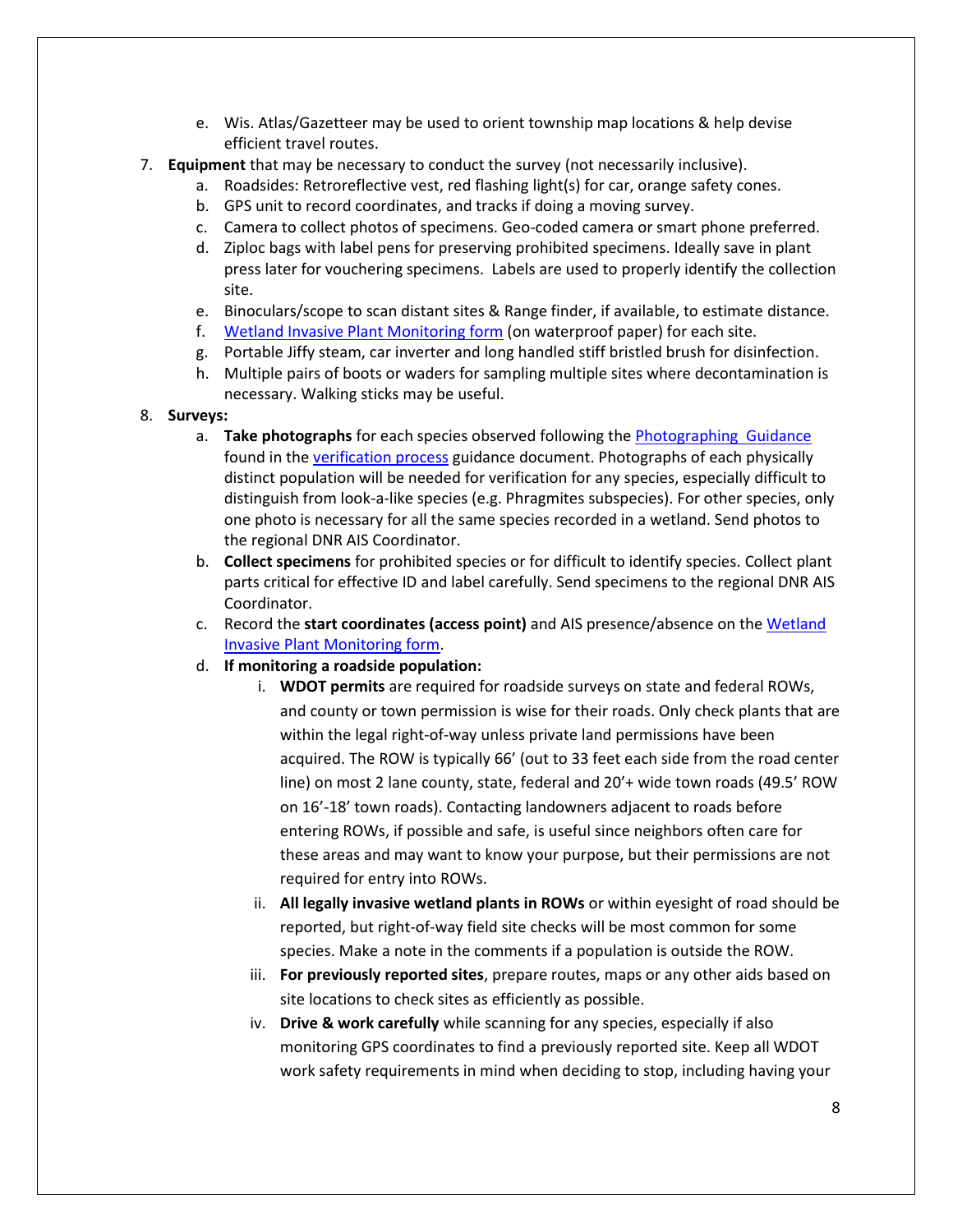retroreflective vest on constantly. Have the vehicle flashers on whenever driving slower than other traffic. The vehicle should be driven entirely off pavement and onto the road shoulder, if possible. Consider parking either side of a site if necessary for this. Leave the vehicle from its left side, if possible.

- v. **Collect GPS** point where monitoring is initiated and record on the datasheet as "access" and indicate whether AIS were observed or not. If AIS were observed, estimate the area and density. Provide GPS accuracy in the comments of the data sheet.
- vi. **Turn GPS tracking 'on'** during the search to keep track of the search route.
- vii. **Search (meander)** along the road. Each time an AIS is observed, record the coordinates as "meander" and estimate the area and density. Populations ~20 feet apart can be recorded as a new population.
- viii. At the **end of the search track**, record the end point as an "access", collect coordinates and records whether AIS were observed or not. If AIS were observed, estimate the area and density.
- ix. **Confirm the species and collect** the latitude/longitude coordinates at the population center point for each monitoring location (with shape if a polygon), as well as infestation size. If a population is visible from the road, but not accessible, estimate the distance, direction (with range finder if possible) and size. Use binoculars. Before reporting distant sites, confirm population center point and size later from recognition of the infestation on Google Earth or using other mapping software so that accurate land ownership can be determined for getting access permission.
- x. **Complete** the [Wetland Invasive Plant Monitoring form.](https://dnrx.wisconsin.gov/swims/downloadDocument.do?id=133901217) Be sure to estimate the area and density of each population.
- **e. If monitoring a whole wetland:**
	- **i. Turn GPS tracking 'on'** during the search to keep track of the search route.
	- ii. **Examine predetermined vulnerable target areas** identified as vulnerable during desktop reconnaissance. Additional target sites may be added upon visual inspection of the wetland (blowdown, construction, etc.). Target sites will be recorded as 'target' and AIS presence/absence will be recorded. Species found that were not at pre-determine target locations will be recorded as 'incidental' sites.
	- iii. **Complete the Wetland Invasive Plant Monitoring form**.
- f. **Describe** each search site and the overall wetland on the form.
- g. **Record the stop location** and presence/absence of AIS on the form.
- h. **Turn tracks 'off'** and save them by the station name and date. They will be saved to the SWIMS project and attached to the ROI later.
- 9. When leaving a site where you have entered a wetland (actual entry is not always necessary), [decontaminate](http://dnr.wi.gov/topic/invasives/disinfection.html) any clothing or equipment that was used per the Boat, Gear, and Equipment Decontamination and Disinfection Manual Code 9183.1.
- 10. **Enter the data** from the Wetland Invasive Plant Monitoring form into SWIMS.
	- a. The excel spreadsheet will identify if a station already exists or whether a station needs to be created.